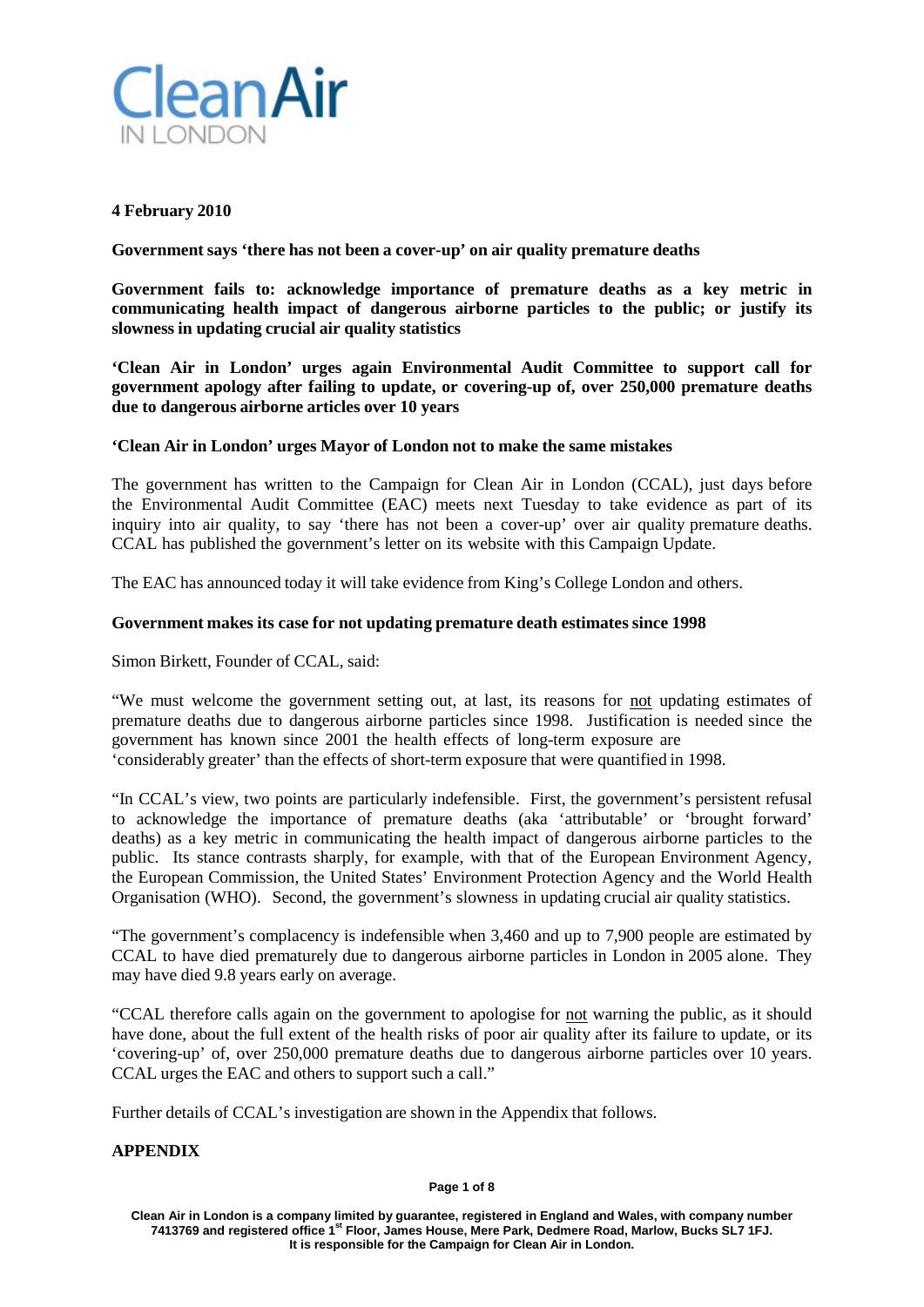

# **Further details of CCAL's investigation into poor government disclosure of health impact of dangerous airborne particles (PM2.5 and PM10)**

CCAL considers that much of the government's reasoning in its letter to CCAL dated 1 February 2010 is flawed and intended to justify its failure to update, or its 'covering-up' of, over 250,000 premature deaths due to dangerous airborne particles over 10 years.

# Warning: CCAL has a lay understanding of environmental epidemiology

Dangerous airborne particles (or particulate matter) are usually defined in terms of size i.e.  $PM_{2.5}$  (up to 2.5 microns (μm) in diameter) (fine particulate matter) and  $PM_{10}$  (up to 10 μm in diameter). Concentrations of  $PM_{10}$  in Europe typically comprise around 65% to 75%  $PM_{2.5}$ .

1. Government fails to acknowledge importance of premature deaths as a key metric in communicating health impact of dangerous airborne particles to the public

There are four key metrics to describe the health impact of poor air quality: premature (or attributable or brought forward) deaths; years lost per statistical victim; total years of life lost (YOLL); and average reduction in life expectancy.

Of these metrics, the government says: "*The complex nature of the change in the pattern of deaths over time, and the fact that, in the long-term, everyone will die, leads us to prefer total life years and average gain or loss of life-expectancy as the appropriate metric".*

CCAL considers the government's stance indefensible when contrasted with international practice. Why do we know the picture for Europe as a whole (and their view of the situation in the UK) and not the UK's view? CCAL deals with each metric in turn below.

a) Premature deaths

The European Commission (EC), European Environment Agency (EEA), World Health Organisation (WHO) and the United States' Environmental Protection Agency (EPA) have all published in recent years estimates of the number of premature deaths due to  $PM<sub>2.5</sub>$ .

i. European Commission

The European Commission published "Questions and Answers on the new directive on ambient air quality and cleaner air for Europe" on 12 December 2007. See:

[http://europa.eu/rapid/pressReleasesAction.do?reference=MEMO/07/571&format=H](http://europa.eu/rapid/pressReleasesAction.do?reference=MEMO/07/571&format=H%20TML&aged=1&language=EN&guiLanguage=en) [TML&aged=1&language=EN&guiLanguage=en](http://europa.eu/rapid/pressReleasesAction.do?reference=MEMO/07/571&format=H%20TML&aged=1&language=EN&guiLanguage=en)

This stated: *"Air pollution in the EU, notably from fine particulate matter and ground-level ozone, presently causes the premature death of almost 370,000 citizens every year and reduces average life expectancy by an average of 9 months. In the most polluted areas, the loss of life expectancy may be up to two years. Altogether, air pollution robs Europe's population of 3.6 million years of life annually, as well as causing increased hospital admissions and medical costs. The*

#### **Page 2 of 8**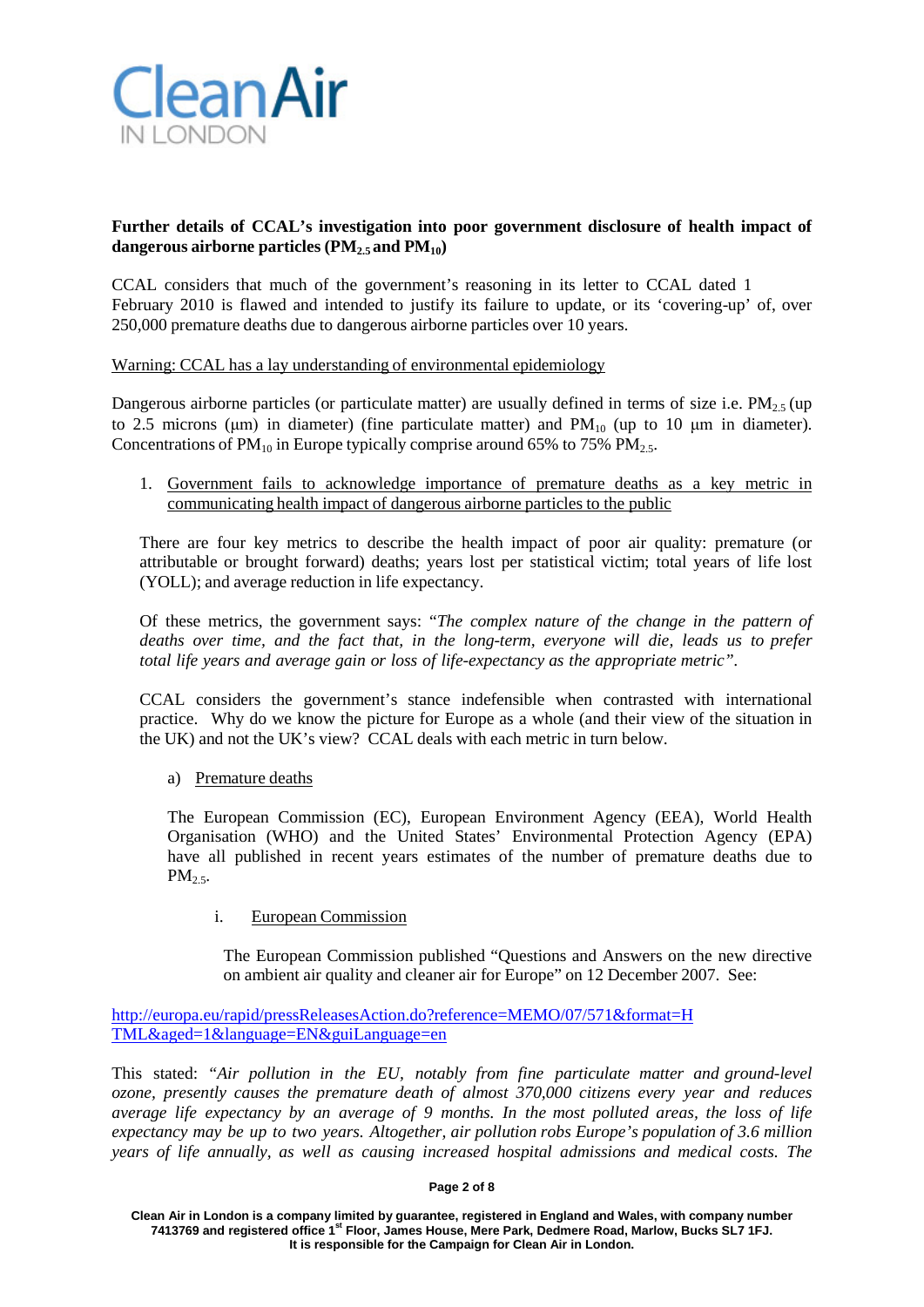

*human health damage that air pollution causes is estimated to cost the European economy between €427 and 790 billion per year".*

ii. European Environment Agency

The EEA published a report titled 'Spatial assessment of  $PM_{10}$  and ozone concentrations' (2005) on 24 March 2009. See:

[http://www.eea.europa.eu/publications/spatial-assessment-of-pm10-and-ozone-concentrations-in-](http://www.eea.europa.eu/publications/spatial-assessment-of-pm10-and-ozone-concentrations-in-europe-2005-1) [europe-2005-1](http://www.eea.europa.eu/publications/spatial-assessment-of-pm10-and-ozone-concentrations-in-europe-2005-1)

Page 5 of the report says: *"The number of premature deaths per million inhabitants attributable to PM10 exposure (the EU-27 as a whole) was estimated to range from*

*510 to 1,150 cases per million, with a best estimate of 830 deaths per million*

*(median). The observed range is mainly a result of the differences in PM10 concentrations over Europe, and partly of the differences in age distributions and baseline mortalities. Measured particulate matter (PM) concentrations in Europe have not shown, in general, any downward tendencies over the period from 2000 to*

*2005. The number of 830 premature deaths per million inhabitants corresponds to about 373,000 premature deaths in the EU-25 countries in 2005. This estimate agrees well with the results of the CAFE Programme where 348,000 premature deaths caused by (only) anthropogenic primary PM and PM precursors emissions were estimated for the year 2000".*

Figure 3.4 on page 20 shows the UK as having around 650 premature deaths per million (aged 30 and over) due to  $PM_{10}$  in 2005. This equates to 2,905 in London alone (assuming  $PM_{10}$  comprises 70% PM<sub>2.5</sub> and London has UK average exposure to PM<sub>2.5</sub>). The government says the coarse fraction of dangerous airborne particles (i.e.  $PM<sub>2.5-10</sub>$ ) contains no significant health risk.

iii. World Heath Organisation Europe

WHO Europe published a Fact Sheet titled 'Particulate matter air pollution: how it harms health' on 15 April 2005. See:

*No longer available on Who Europe site, backup available at <http://www.chaseireland.org/Documents/WHO%20PM%20factsheet.pdf>*

The Table on page 3 'Estimated change in health damage due to PM in the EU through implementation of current legislation, 2000–2020' as: Mortality due to long- term exposure as being 288,000 premature deaths and 3,001,000 life years lost in 2000 and 208,000 and 1,900,000 respectively in 2020.

iv. United States' Environmental Protection Agency

The EPA published a 'Fact Sheet: Regulatory Impact Analysis of EPA's Final Revisions to the National Ambient Air Quality Standards for Particle Pollution (Particulate Matter)' on 6 October 2006. See:

<http://www.epa.gov/pm/fs20061006.html>

and in printable form <http://www.epa.gov/pm/pdfs/fs20061006.pdf>

#### **Page 3 of 8**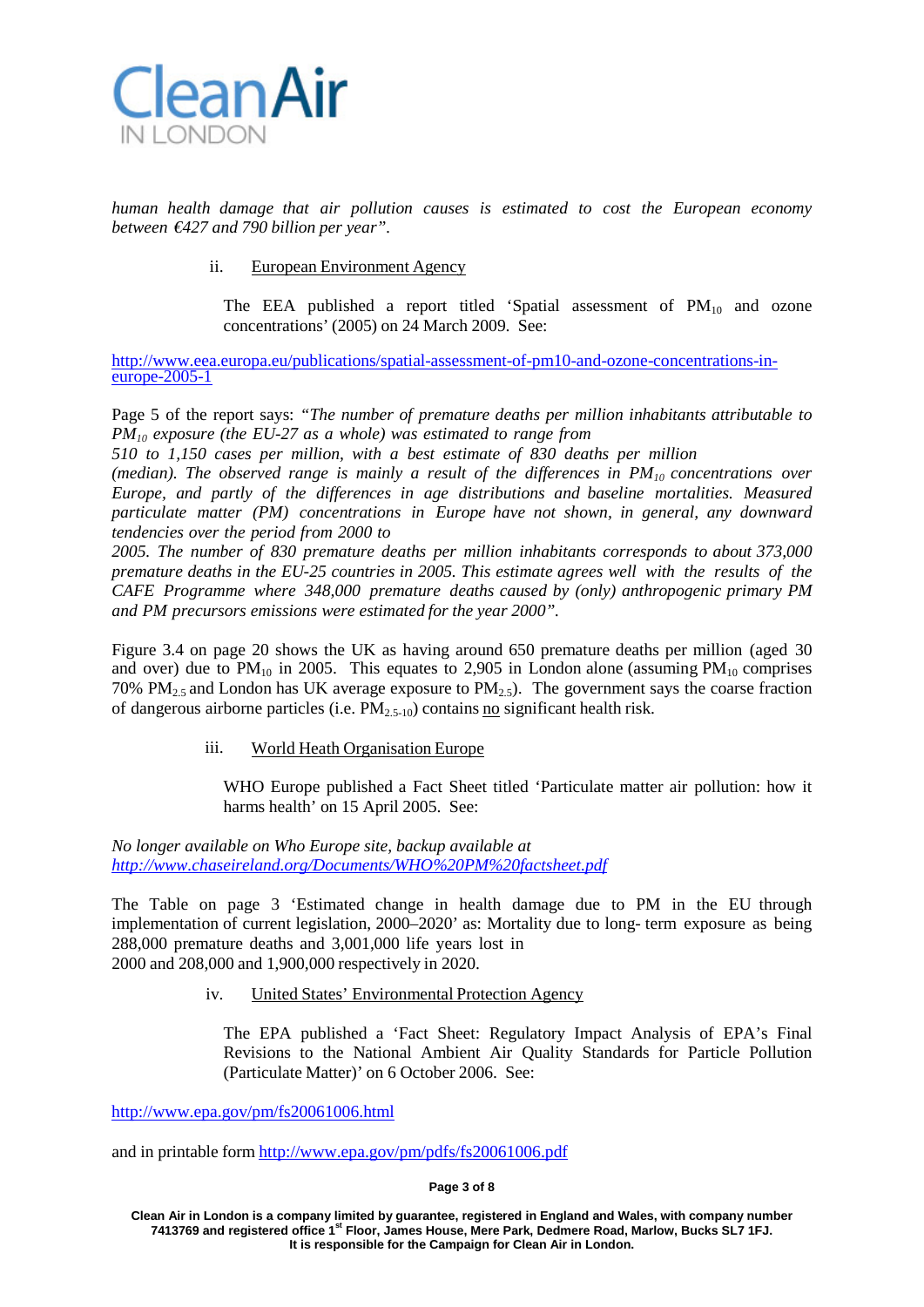

This estimated that the benefits of the new regulations would include a reduction in 1,200 to 13,000 premature deaths in people with heart or lung disease (Note: This range includes estimates based on the opinions of outside experts, along with published scientific studies).

In CCAL's view, the regular publication of estimates of premature deaths for Europe as whole due to particulate matter ( $PM_{2.5}$  and/or  $PM_{10}$ ), with some defining the impact for the UK also, makes the government's position indefensible in failing to publish such metrics. Further, the fact that the EC, EEA and WHO all include YOLL and premature deaths makes the government's position even more indefensible.

# b) Years lost per statistical victim

The government says *"The complex nature of the change in the pattern of deaths over time, and the fact that, in the long-term, everyone will die, leads us to prefer total life years [i.e. YOLL] and average gain or loss of life-expectancy as the appropriate metric"*.

In CCAL's view, however, years lost per statistical victim – particularly when combined with a number or probability of premature death(s) – is more meaningful to someone weighing risk than an average reduction in life expectancy or total YOLL across an entire 61 million person population.

Research titled "Assessment of Deaths Attributable to Air Pollution: Should We Use Risk Estimates based on Time Series or on Cohort Studies" by Kunzli et al (2001) estimated the years lost per statistical victim due to long-term exposure to  $PM_2$ . See:

<http://aje.oxfordjournals.org/cgi/reprint/153/11/1050>

*"For example, Brunekreef applied US long term effect estimates to the Dutch life table, assuming a 10* μ*g/m3 increment in exposure to particulate matter (less than or equal to 2.5* μ*m in diameter), and he concluded that life expectancy among Dutch men might decrease by 1.11 years as a result of such exposure. In our impact assessment (7), we assumed that cases' deaths were due to cardiorespiratory disease and that these air pollution-related deaths had the same age distribution as all persons who died from cardiorespiratory diseases. Thus, the amount of time lost, per statistical victim, turned out to be 9.8 years, which corresponds to a change in life expectancy of approximately 0.6 years in the total population. The uncertainties in these estimates relate to the different approaches, underlying slopes, and populations."*

# c) Total years of life lost (YOLL)

The government says *"The complex nature of the change in the pattern of deaths over time, and the fact that, in the long-term, everyone will die, leads us to prefer total life years [i.e. YOLL] and average gain or loss of life-expectancy as the appropriate metric"*.

The government goes into a long explanation as to why it favours YOLL as one of two main metrics for describing the health impact of long term exposure to  $PM_{2.5}$ .

**Clean Air in London is a company limited by guarantee, registered in England and Wales, with company number 7413769 and registered office 1st Floor, James House, Mere Park, Dedmere Road, Marlow, Bucks SL7 1FJ. It is responsible for the Campaign for Clean Air in London.**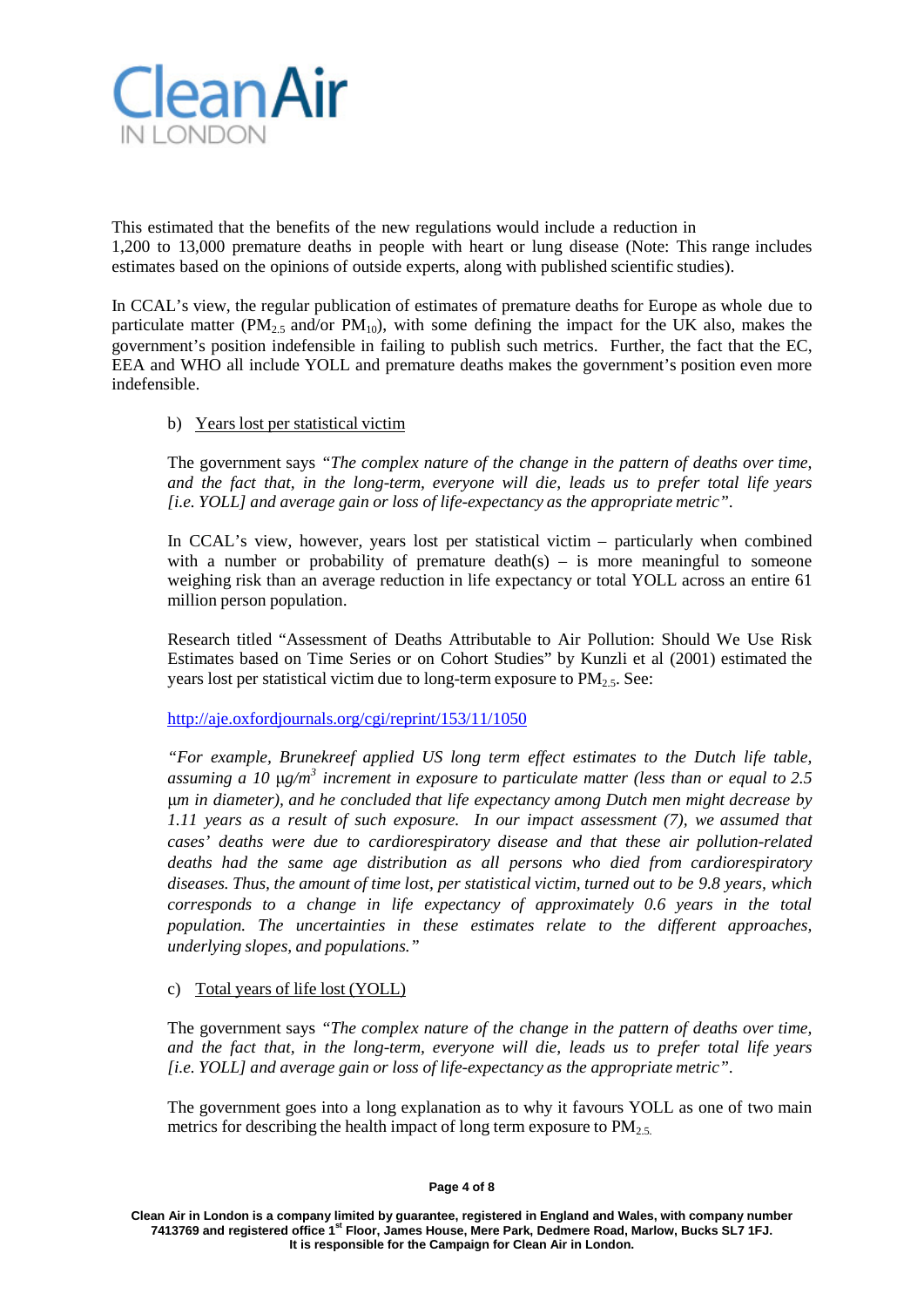

In essence, all government is saying (and this is clear too from conversations CCAL has had in recent months with Department of Health officials) is that the number of premature deaths due to  $PM<sub>2.5</sub>$  needs to be calculated for each year. The government is concerned that people may interpret such a number as an annual – ongoing – number even though concentrations of  $PM<sub>2.5</sub>$  are expected (by the government) to reduce in subsequent years.

CCAL finds this logic unacceptable since it presumes the information is not important to people and that we will fail to understand necessary caveats. Further, CCAL is deeply concerned, given levels of PM have not reduced noticeably since 2000 and government modelling forecasting reductions in pollution has been completely wrong, that YOLL 'bar charts' need to show the population weighted average exposure they are assuming over time. Otherwise, the assumptions behind YOLL will be opaque or worse.

# d) Average reduction in life expectancy

The government says *"The complex nature of the change in the pattern of deaths over time, and the fact that, in the long-term, everyone will die, leads us to prefer total life years and average gain or loss of life-expectancy as the appropriate metric"*.

The government says: *"We do believe that the general public understands the concept of lifeexpectancy reasonably well"* and *"Updated estimates on the impact of exposure to air pollution were published in the Air Quality Strategy 2007 for England, Scotland, Wales and Northern Ireland (AQS 2007). Average loss in life expectancy figures (a reduction of 7- 8 months) and total life years lost were used to express the impact of long- term exposure to particles"*.

CCAL agrees that people understand the concept of life-expectancy reasonably well. However, the government then chooses to present the information in the most meaningless manner. For example, in the AQS 2007 referred to above, the Minister says in the Foreword: *"Air pollution is currently estimated to reduce the life expectancy of every person in the UK by an average of 7-8 months with estimated equivalent health costs of up to £20 billion each year"*.

In CCAL's view, wording gives the impression that every single one of 61 million people in the UK faces the prospect of a reduced life expectancy due to air pollution. First, this is clearly not the case for those living in clean air and second, as we have seen earlier the 7-8 months range is much less than the life years lost per statistical victim.

In CCAL's view therefore, the government – having dismissed the more meaningful metrics – makes meaningless the last remaining metric by providing an average across the entire population. In CCAL's view, the government's stance is indefensible.

# 2. Government slowness in updating crucial air quality statistics

The government's reply to CCAL says *'It was noted that the health impact of long-term exposure were considerably greater than the short-term effects'*. In CCAL's view, this phrase understates the quantum of risk which was identified by COMEAP in 2001 as being some '10 fold' greater.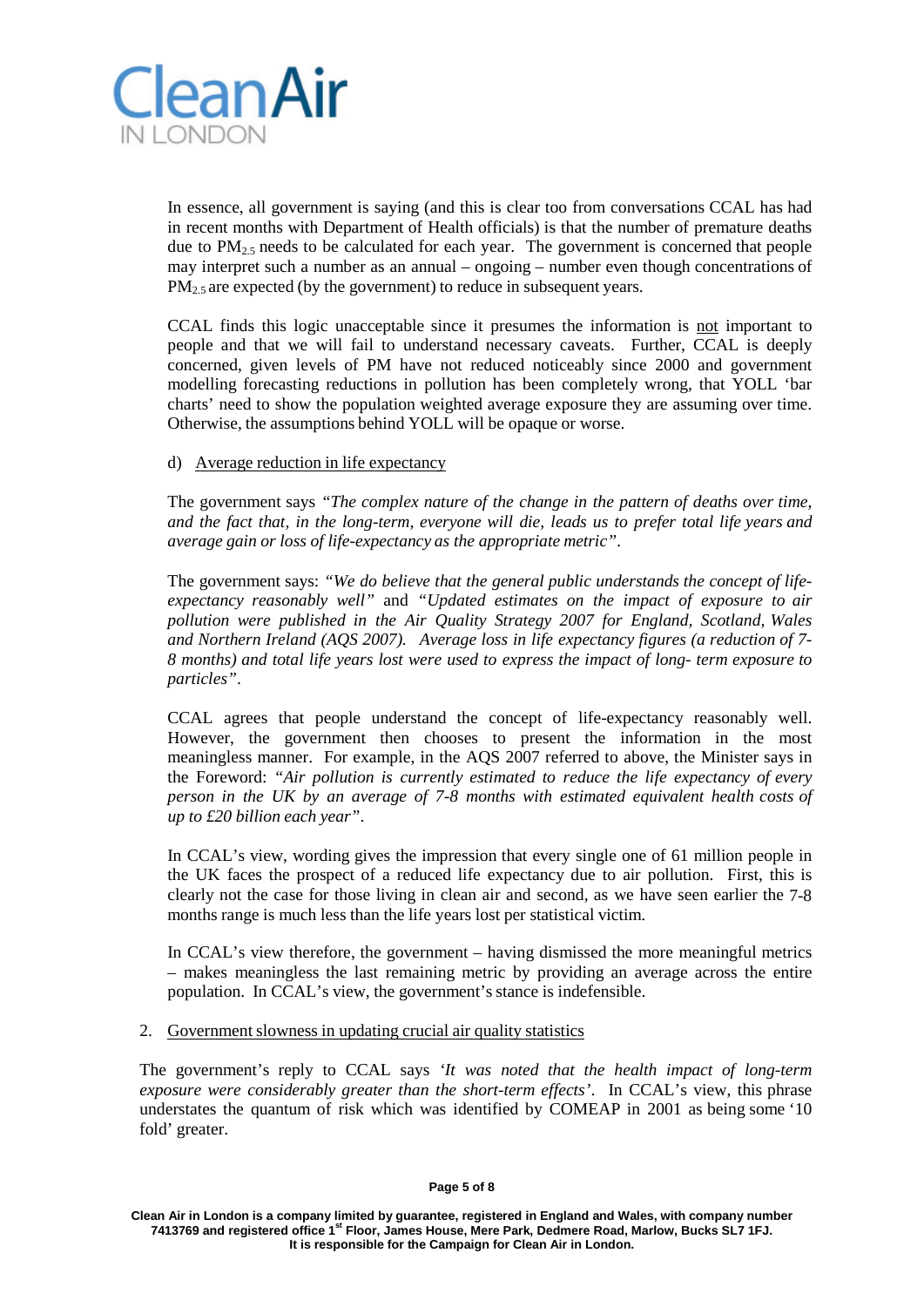

Further, in CCAL's view, it is indefensible for the government still to be referring to premature deaths calculated in 1998, based on 1995 and 1996 air pollution levels, when these relate only to short-term exposure for which the health impact is much less than long-term exposure. The chronology of knowledge is set out below.

The Committee on Medical Effects of Air Pollution (COMEAP), which advises the government, published its report, titled 'Quantification of the Effects of Air Pollution on Health in the United Kingdom', on the health impact of short term exposure to dangerous airborne particles  $(PM_{10})$  in 1998. This reviewed time series studies and took as a coefficient of effect an increase of 0.75% in mortality (i.e. premature deaths) per 10 microgram per cubic metre ( $\mu$ g/m<sup>3</sup>) increase in PM<sub>10</sub> as a 24-hour mean. COMEAP estimated a total of 8,100 deaths 'brought forward' due to PM<sub>10</sub> annually among total deaths in urban Great Britain (based on 1995 and 1996 air pollution levels). See:

# <http://comeap.org.uk/images/stories/Documents/Reports/quantification%20report%201998.pdf>

The same COMEAP report referred to 3,500 deaths brought forward per year due by sulphur dioxide  $(SO<sub>2</sub>)$  in urban areas of GB and between 700 and 12,500 deaths brought forward by ozone  $(O_3)$  in both urban and rural GB during the summer only. Ministers, commentators and others have therefore estimated and referred, including as recently as late 2009, to there being 12,300 and 24,100 deaths 'brought forward' (or 'up to 24,000 deaths') annually in the UK due to air pollution.

Subsequent scientific studies, most notably in the United States (with greatest weight being placed on the American Cancer Society (ACS) and Harvard Six Cities studies), followed 'cohorts' of individuals over long periods to assess health impacts. CCAL understands these added cardiovascular and cardiopulmonary risks to the respiratory and cancer risks expected from short term exposure to air pollution.  $PM_{2.5}$  was seen as a greater risk than  $PM_{10}$ .

The research paper titled "Assessment of Deaths Attributable to Air Pollution: Should We Use Risk Estimates based on Time Series or on Cohort Studies" by Kunzli et al (2001), identified some (unspecified) overlap between the health impact of short and long-term exposure to poor air quality. See:

### See: <http://aje.oxfordjournals.org/cgi/reprint/153/11/1050>

In March 2001, COMEAP reported on the health impact of long-term exposure to  $PM_{2.5}$  in "Statement and Report on Long-Term Effects of Particles on Mortality" based on an analysis of cohort studies. COMEAP proposed a hazard rate (or risk coefficient) for long- term exposures of 0.1% per 1  $\mu$ g/m<sup>3</sup> drop in annual mean PM<sub>2.5</sub> for those aged 30 years and over (i.e. 1.0% per 10  $\mu$ g/m<sup>3</sup>). The government did <u>not</u> quantify the number of premature deaths due to PM<sub>2.5</sub> but CCAL estimates this coefficient means a decrease in deaths of 100 people in a city or town of 10,000 total deaths in a year among those aged 30 and over for every 10  $\mu$ g/m<sup>3</sup> drop in PM<sub>2.5</sub>.

In 2009, COMEAP updated its estimates of the health impact of long-term exposure to  $PM_{2.5}$ . This concluded, again from cohort studies, that the best estimate for all cause mortality due to long term exposure to  $PM_{2.5}$  is a 6.0% increase in mortality of those aged 30 and over for a 10  $\mu$ g/m<sup>3</sup> increase in PM<sub>2.5</sub> (i.e. as a measure of premature deaths). The government again did not quantify the number of premature deaths due to  $PM_{2.5}$  but CCAL estimates there were 3,460

**Page 6 of 8**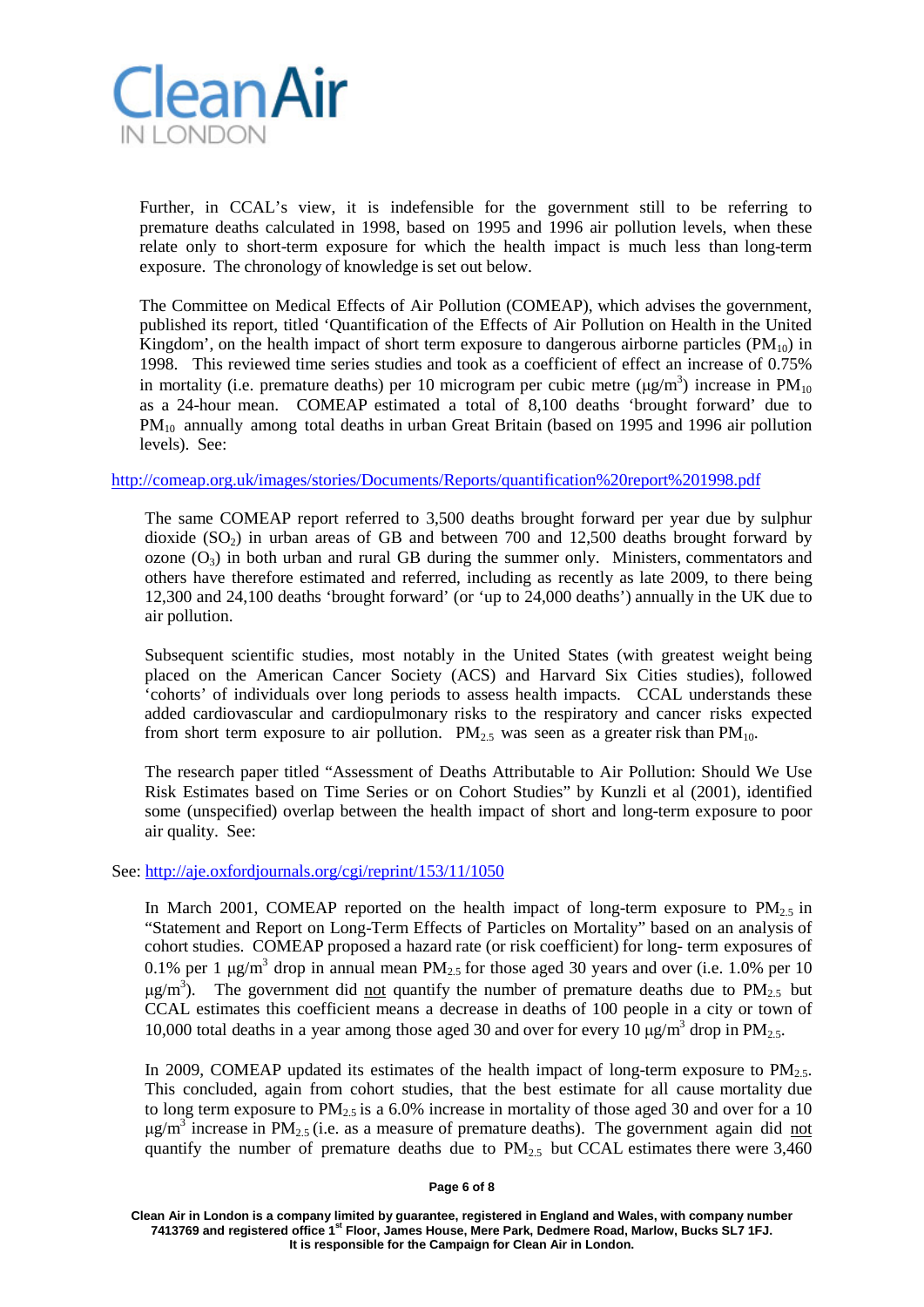

premature deaths due to  $PM_{2.5}$  in London in 2005 using this coefficient.

COMEAP's 2009 report suggested a plausible range of 1% to 12% could be used in sensitivity analysis. It recommended that the wider range of 0 to 15% be included in any report on quantification of risks from long-term exposure to  $PM<sub>2.5</sub>$ . CCAL estimates there were 6,500 or 7,900 premature deaths due to  $PM_{2.5}$  in London in 2005 using the 12% and 15% coefficient respectively.

These higher coefficients are not 'wild' numbers. Follow-up to the Harvard Six Cities study shows that an overall reduction in  $PM_{2.5}$  levels results in reduced long-term mortality risk. Both this study and the analysis of the ACS cohort data in Los Angeles suggest that previous studies may have underestimated the magnitude of mortality risks. These studies, published after COMEAP set a cut-off of early 2006 to the consideration of research for its 2009 report, suggested average coefficients of 16% and 17% respectively per 10  $\mu$ g/m<sup>3</sup> increase in  $PM<sub>2.5</sub>$  i.e. compared to the UK's 6%.

See:

'Reduction in Fine Particulate Air Pollution and Mortality, Extended Follow-up of the Harvard Six Cities Study' by Laden et al (2006):

# <http://ajrccm.atsjournals.org/cgi/reprint/173/6/667>

'Spatial analysis of air pollution and mortality in Los Angeles' by Jerrett et al (2005):

### <http://www.ncbi.nlm.nih.gov/pubmed/16222161>

CCAL welcomes the government setting out, at last, its reasons for not updating estimates of premature deaths since 1998 (which anyway were due to short-term exposure to dangerous airborne particles  $(PM_{10})$  based on 1995 and 1996 air pollution levels).

CCAL welcomes also the government confirming that *"Calculations of the total health impact of the long-term exposure to fine particles (PM2.5) will be done as part of a forthcoming supplement to [COMEAP's 2009] report. This will include a consideration of the different metrics that can be used to express the health effects".*

However, CCAL finds it indefensible that the government should be taking over 10 years to update such crucial air quality statistics and giving no assurance that it will comply fully with international best practice in this area.

- 3. Other government failings relating to poor air quality
	- a) Times series versus cohort studies

The government says *"We do not generally support the use of coefficients from cohort studies (which examine effects of long-term exposure) in calculating numbers of deaths. In the UK, the estimated health impact of long-term exposure to fine particulate air pollution is expressed in terms of 'loss of life expectancy'"*. The government confuses its message by saying (presumably in relation to time series) *"In the UK, calculations of the numbers of deaths affected per year by*

**Page 7 of 8**